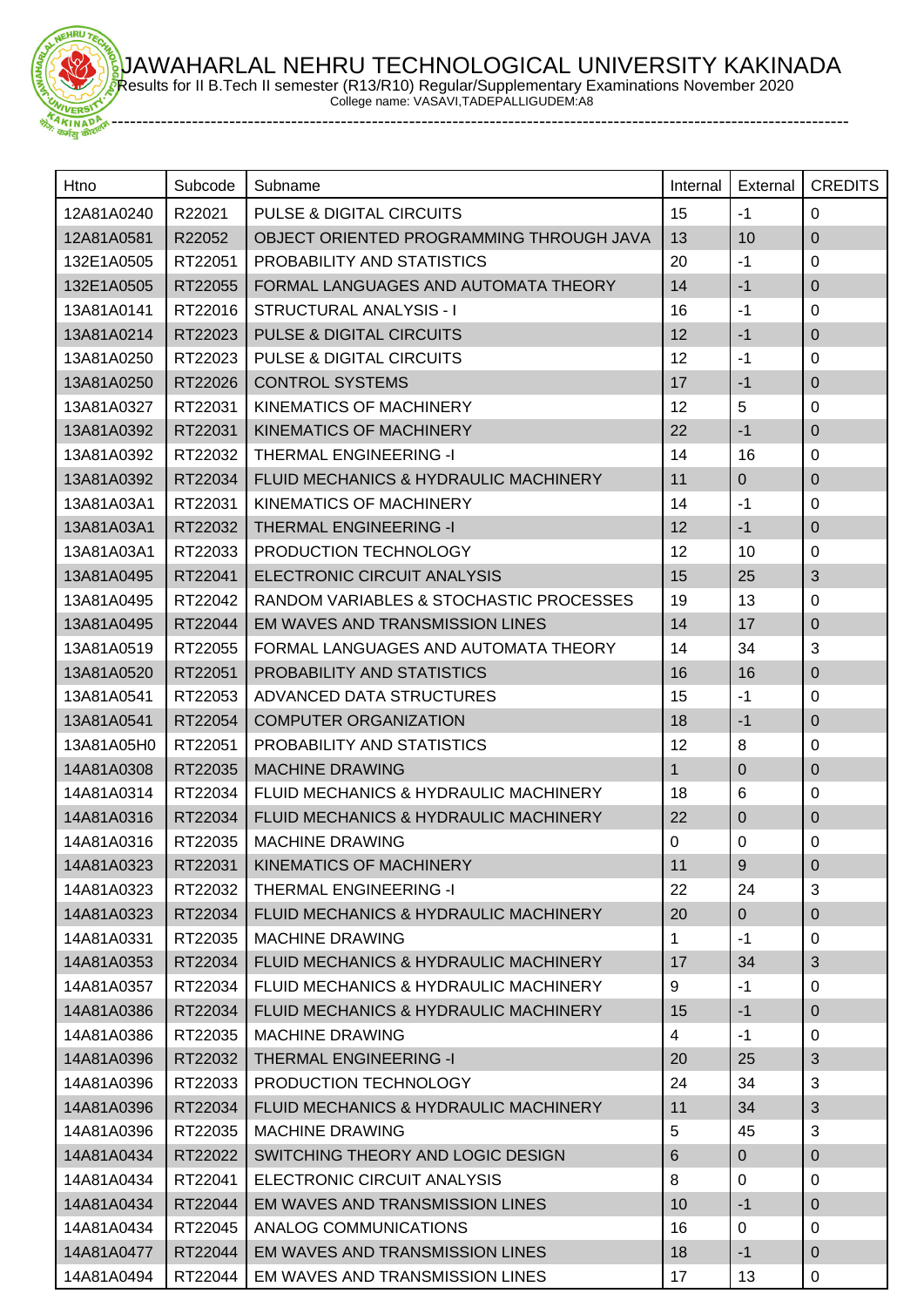| Htno       | Subcode | Subname                                 | Internal    | External       | <b>CREDITS</b>   |
|------------|---------|-----------------------------------------|-------------|----------------|------------------|
| 14A81A0574 | RT22054 | <b>COMPUTER ORGANIZATION</b>            | 12          | $-1$           | $\pmb{0}$        |
| 14A81A0574 | RT22055 | FORMAL LANGUAGES AND AUTOMATA THEORY    | 17          | 8              | 0                |
| 14A81A05D5 | RT22051 | PROBABILITY AND STATISTICS              | 12          | 0              | $\pmb{0}$        |
| 14A81A05F8 | RT22051 | PROBABILITY AND STATISTICS              | 12          | $\mathbf 0$    | 0                |
| 14A85A0228 | RT22023 | <b>PULSE &amp; DIGITAL CIRCUITS</b>     | 9           | $-1$           | $\mathbf 0$      |
| 14A85A0413 | RT22044 | EM WAVES AND TRANSMISSION LINES         | 16          | 16             | 0                |
| 15A81A0137 | RT22012 | HYDRAULICS AND HYDRAULIC MACHINERY      | 13          | $-1$           | $\pmb{0}$        |
| 15A81A0137 | RT22013 | STRENGTH OF MATERIALS- II               | $\mathbf 0$ | $-1$           | 0                |
| 15A81A0142 | RT22012 | HYDRAULICS AND HYDRAULIC MACHINERY      | 15          | 17             | $\mathbf 0$      |
| 15A81A0261 | RT22022 | SWITCHING THEORY AND LOGIC DESIGN       | 17          | 34             | 3                |
| 15A81A0309 | RT22032 | <b>THERMAL ENGINEERING -I</b>           | 17          | 24             | 3                |
| 15A81A0309 | RT22034 | FLUID MECHANICS & HYDRAULIC MACHINERY   | 15          | 11             | 0                |
| 15A81A0311 | RT22031 | <b>KINEMATICS OF MACHINERY</b>          | 13          | $\overline{0}$ | $\pmb{0}$        |
| 15A81A0311 | RT22032 | <b>THERMAL ENGINEERING -I</b>           | 14          | 10             | 0                |
| 15A81A0311 | RT22034 | FLUID MECHANICS & HYDRAULIC MACHINERY   | 10          | 6              | $\mathbf 0$      |
| 15A81A0312 | RT22033 | PRODUCTION TECHNOLOGY                   | 24          | $-1$           | 0                |
| 15A81A0312 | RT22035 | <b>MACHINE DRAWING</b>                  | 10          | $-1$           | $\mathbf 0$      |
| 15A81A0317 | RT22032 | <b>THERMAL ENGINEERING -I</b>           | 17          | 24             | 3                |
| 15A81A0318 | RT22032 | <b>THERMAL ENGINEERING -I</b>           | 16          | 24             | $\sqrt{3}$       |
| 15A81A0322 | RT22032 | <b>THERMAL ENGINEERING -I</b>           | 21          | 25             | 3                |
| 15A81A0322 | RT22034 | FLUID MECHANICS & HYDRAULIC MACHINERY   | 15          | 29             | 3                |
| 15A81A0323 | RT22034 | FLUID MECHANICS & HYDRAULIC MACHINERY   | 8           | 0              | 0                |
| 15A81A0333 | RT22034 | FLUID MECHANICS & HYDRAULIC MACHINERY   | 23          | 18             | $\pmb{0}$        |
| 15A81A0363 | RT22031 | KINEMATICS OF MACHINERY                 | 20          | 21             | 0                |
| 15A81A0393 | RT22034 | FLUID MECHANICS & HYDRAULIC MACHINERY   | 21          | $\mathbf 0$    | $\mathbf 0$      |
| 15A81A0420 | RT22022 | SWITCHING THEORY AND LOGIC DESIGN       | 17          | 19             | $\mathbf 0$      |
| 15A81A0420 | RT22042 | RANDOM VARIABLES & STOCHASTIC PROCESSES | 18          | 26             | 3                |
| 15A81A0420 | RT22044 | EM WAVES AND TRANSMISSION LINES         | 24          | 12             | $\pmb{0}$        |
| 15A81A0432 | RT22044 | EM WAVES AND TRANSMISSION LINES         | 21          | $-1$           | $\pmb{0}$        |
| 15A81A0492 | RT22042 | RANDOM VARIABLES & STOCHASTIC PROCESSES | 5           | $-1$           | 0                |
| 15A81A0492 | RT22044 | EM WAVES AND TRANSMISSION LINES         | 19          | $-1$           | $\boldsymbol{0}$ |
| 15A81A04E8 | RT22022 | SWITCHING THEORY AND LOGIC DESIGN       | 17          | 28             | 3                |
| 15A81A04E8 | RT22044 | EM WAVES AND TRANSMISSION LINES         | 21          | 28             | $\sqrt{3}$       |
| 15A81A04E8 | RT22045 | ANALOG COMMUNICATIONS                   | 25          | 1              | 0                |
| 15A81A04F6 | RT22022 | SWITCHING THEORY AND LOGIC DESIGN       | 14          | $-1$           | $\pmb{0}$        |
| 15A81A04F6 | RT22042 | RANDOM VARIABLES & STOCHASTIC PROCESSES | 20          | 26             | 3                |
| 15A81A04F6 | RT22044 | EM WAVES AND TRANSMISSION LINES         | 19          | $\overline{7}$ | $\mathbf 0$      |
| 15A81A04F6 | RT22045 | ANALOG COMMUNICATIONS                   | 20          | $-1$           | 0                |
| 15A81A04H7 | RT22042 | RANDOM VARIABLES & STOCHASTIC PROCESSES | 25          | 25             | $\sqrt{3}$       |
| 15A81A0502 | RT22051 | PROBABILITY AND STATISTICS              | 18          | 0              | 0                |
| 15A81A0502 | RT22052 | <b>JAVA PROGRAMMING</b>                 | 18          | 28             | $\sqrt{3}$       |
| 15A81A0502 | RT22054 | <b>COMPUTER ORGANIZATION</b>            | 19          | 14             | $\mathbf 0$      |
| 15A81A0502 | RT22055 | FORMAL LANGUAGES AND AUTOMATA THEORY    | 18          | $-1$           | $\pmb{0}$        |
| 15A81A0577 | RT22051 | PROBABILITY AND STATISTICS              | 13          | $-1$           | 0                |
| 15A81A0577 | RT22055 | FORMAL LANGUAGES AND AUTOMATA THEORY    | 15          | $-1$           | $\pmb{0}$        |
| 15A81A0592 | RT22052 | <b>JAVA PROGRAMMING</b>                 | 18          | 31             | 3                |
| 15A81A0592 | RT22055 | FORMAL LANGUAGES AND AUTOMATA THEORY    | 19          | 31             | $\mathfrak{B}$   |
| 15A81A05E0 | RT22051 | PROBABILITY AND STATISTICS              | 18          | $-1$           | 0                |
| 15A81A05E0 | RT22055 | FORMAL LANGUAGES AND AUTOMATA THEORY    | 21          | $-1$           | $\mathbf 0$      |
| 15A81A05M2 | RT22052 | <b>JAVA PROGRAMMING</b>                 | 18          | $-1$           | 0                |
| 15A81A05N6 | RT22051 | PROBABILITY AND STATISTICS              | 20          | 11             | $\boldsymbol{0}$ |